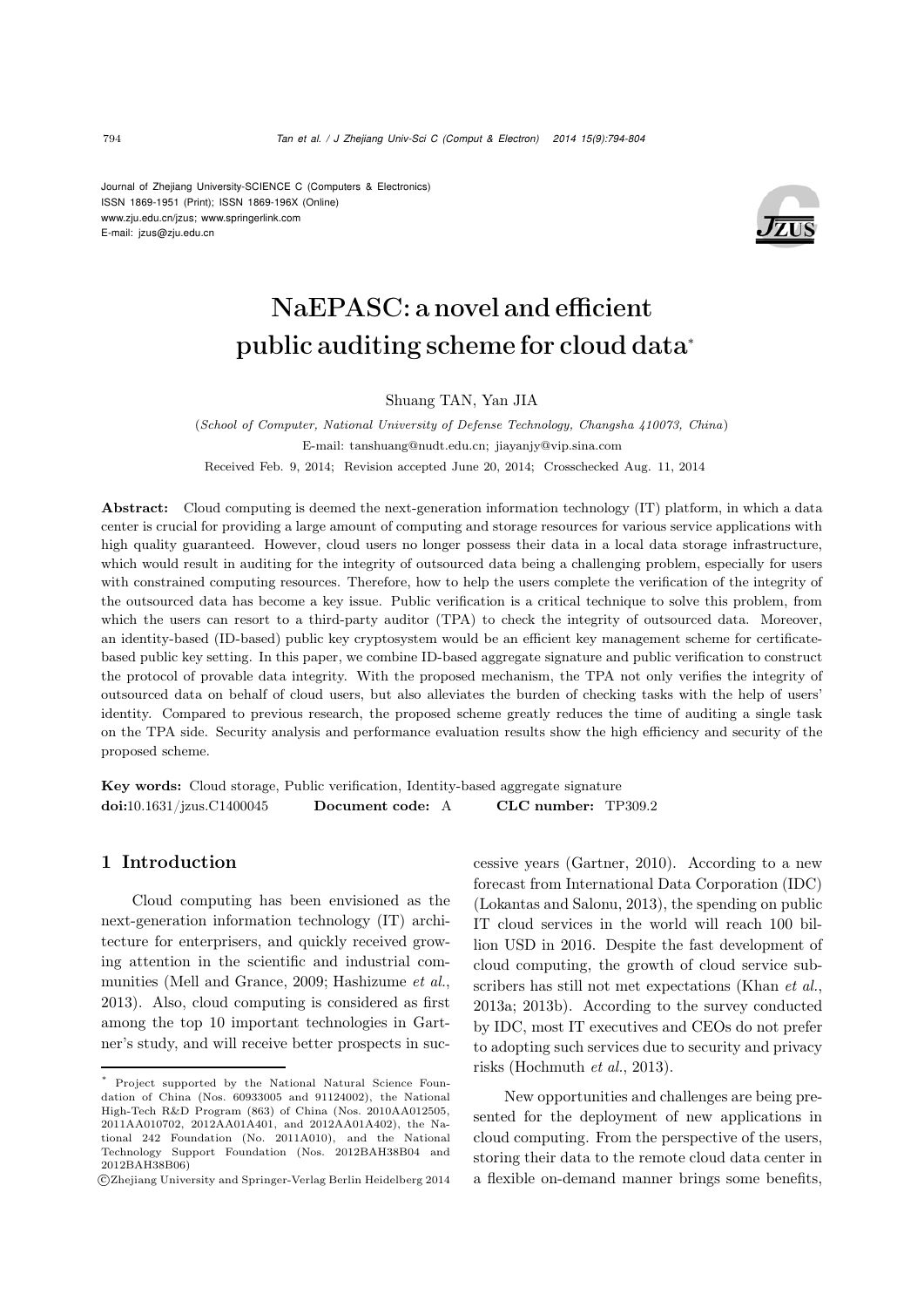such as alleviating the burden of the management of the storage data, providing universal data access with independent geographical locations, and avoiding capital expenditure on hardware, software, and personnel maintenance (Mell and Grance, 2009; Wang *et al.*, 2013). Obviously, it also brings new security threats to the users' outsourced data. If the users want to rent the resources through the cloud platform, their data is being centralized or outsourced to the cloud providers, which will make them lose eventual control over their data. As a result, the correctness of the data stored in the cloud may suffer from some security threats due to the following reasons: (1) Although the cloud infrastructures are much more powerful and reliable than personal computing devices, the data integrity is still facing the broad range of both internal and external threats (Wang *et al.*, 2010). For example, the malicious users may infringe other users' data through mounting cross-VM side-channel attacks (Ristenpart *et al.*, 2009). (2) There are various motivations for the cloud service provider (CSP) to behave unfaithfully towards the cloud users; e.g., the CSP might reclaim the storage space to maximize their profit in the following ways, discarding some data that has been rarely accessed, or hiding the data loss incidents to maintain a reputation (Wang Q *et al.*, 2009; Wang *et al.*, 2010). Consequently, although adopting the cloud platform to deploy the applications is economically attractive for long-term data services, there do not exist any effective mechanisms to protect the integrity and availability of the data (Wang *et al.*, 2013). Thus, it is normal for the users to wonder whether the integrity of their data is protected by an appropriate method in the cloud platform.

Due to users no longer storing their data in a local infrastructure, traditional cryptographic checking methods cannot be directly adopted to the cloud platform (Wang *et al.*, 2010). Considering the high I/O overheads and transmission costs, the cloud user could not download the whole outsourced data from the cloud infrastructures for its integrity verification. Besides, as there are limited computing resources, it is almost impossible for the cloud user to take extra time and effort to verify the correctness of the data in a cloud environment. Thus, if users choose the cloud platform to execute their tasks, they should not need to worry about how to verify the integrity of the data after data retrieval. Making public verification is a good method to evaluate the risk of the users' subscribed cloud services. Users can resort to an independent third-party auditor (TPA) on behalf of themselves to audit the integrity of the outsourced data. The concept of 'public verification' was first proposed by Shacham and Waters (2008), in their system and security model. The mechanism can effectively ensure the integrity of the data stored in remote nodes (Shacham and Waters, 2008). Moreover, some similar work can be found in Wang Q *et al.* (2009), Wang *et al.* (2010), Hao *et al.* (2011), and Zhu *et al.* (2011b). However, most of these schemes (Wang Q *et al.*, 2009; Chen and Curtmola, 2012; Wang *et al.*, 2012; 2013) do not consider the key management when the cloud users start to use this data. Indeed, their mechanism can be used merely in such a situation: one key and one file. If they reuse their public/private key for the different files, the cloud server can deceive them by forging the tag of the data block (Zhu *et al.*, 2011a). Consequently, when the user wants to store multiple data files in the cloud, he/she needs to remember multiple keys for different files. Additionally, if the user loses the key, he/she can no longer perform any integrity testing, except for retrieving the data files from the cloud to regenerate the verification metadata. Thus, the key management of the integrity checking scheme becomes a difficult problem as multiple keys need to be stored at the user side.

In this paper an identity-based public verification protocol (NaEPASC) has been proposed to effectively simplify the key management and alleviate the users' burden. Our work is one of the first few research works to support identity-based public auditing in cloud computing. With the motivation of simplifying certificate management in e-mail systems, identity-based encryption was first proposed by Shamir (1985). A fully functional and effective identity-based encryption scheme through any bilinear map was first proposed by Boneh and Franklin (2001). Since then, much research has been carried out about identity-based encryption/signature schemes (Gentry and Silverberg, 2002; Boneh and Boyen, 2004; Boneh *et al.*, 2005; Waters, 2005; Gentry and Ramzan, 2006). In view of the key role of identity-based encryption/signature and public auditability, we propose an efficient protocol which seamlessly integrates these two components in the design of the protocol. The contributions can be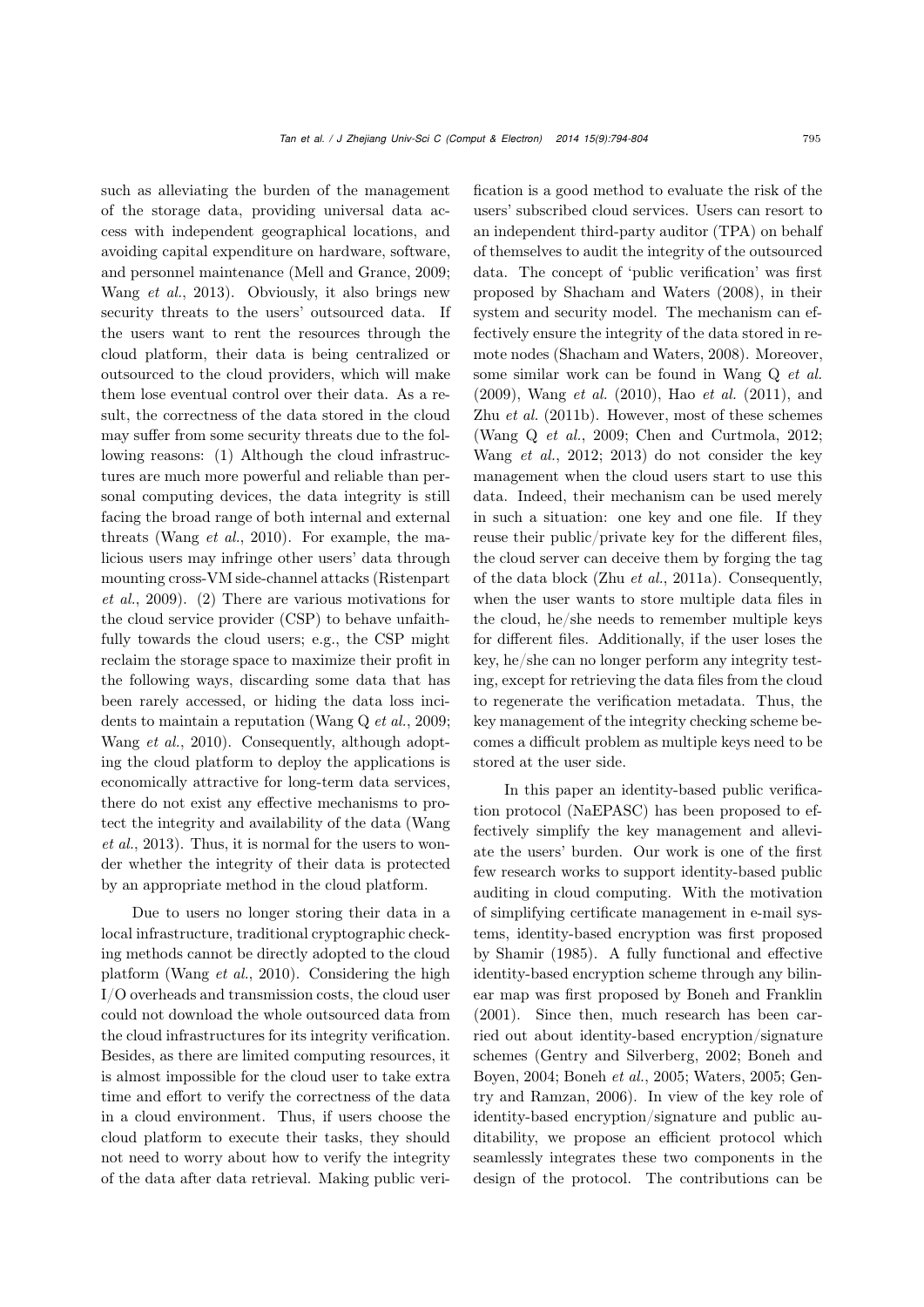summarized as follows:

1. We analyze the data storage model in cloud computing and provide an identity-based auditing protocol. The proposed scheme enables an external party to verify the users' outsourced data in the cloud without retrieving the original data files.

2. The proposed scheme has for the first time realized identity-based public verification in cloud computing.

3. We prove the security and evaluate the performance of the proposed scheme through experiments, and make comparison with two state-of-theart schemes.

# 2 Related work

Some previous research focused on checking the availability and integrity of the outsourced data. Juels and Kaliski (2007) first presented a proofof-retrievability (POR) scheme where spot-checking and error-correcting codes are used to ensure the possession and retrievability of data files on remote nodes; however, it can be used only to handle a limited number of queries, and does not support public auditability. Based on Juels and Kaliski (2007)'s model, Shacham and Waters (2008) presented an improved POR scheme which combines bilinear signature (BLS) based homomorphic linear authenticator (HLA) with error-correcting codes to support both public verification and fault-tolerance. Through BLS-based HLA, the proofs can be aggregated into a small authentication value; meanwhile, the public retrievability can be achieved. However, the key management is ignored in this scheme. Chen and Curtmola (2012) first presented the constructions for dynamic POR. They extended the POR model in Shacham and Waters (2008) to support provable updates to stored data files by encoding with errorcorrecting codes. Similar to Shacham and Waters (2008), their scheme focuses merely on dynamic operations and error-correcting, and the characteristic of user identity is ignored.

Similar to POR, Ateniese *et al.* (2007) considered public auditability in their defined provable data possession (PDP) model to ensure possession of data files in untrusted storage. The scheme uses the RSAbased homomorphic linear authenticator to audit the outsourced data. However, this scheme brings a large amount of computational overhead which would be

expensive for the entire file (Wang Q *et al.*, 2009). In their subsequent research, Ateniese *et al.* (2008; 2011) proposed a dynamic version of the previous PDP scheme. However, this protocol does not support fully dynamic data operations; i.e., some basic block operations with limited functionality are allowed, while block insertions are not supported. To solve the above problem, Erway *et al.* (2009) introduced a dynamic PDP scheme with a skip list to enable provable data possession to support fully dynamic data operations. However, they did not provide an efficient method to manage the user's key as in Chen and Curtmola (2012).

In some other related research, Wang C *et al.* (2009) proposed a partially dynamically supported scheme in a distributed scenario with the additional feature of data error localization. Wang Q *et al.* (2009) considered combining BLS-based HLA with Merkle hash tree (MHT) to support both public auditability and full data dynamics. Furthermore, Wang *et al.* (2013) proposed privacy-preserving public auditing for cloud storage, using a random masking technique to prevent the TPA from learning data information and keep the user's data privacy.

# 3 Preliminaries

In this section we introduce the concept of bilinear maps (Boneh and Franklin, 2001) and some assumptions. Let  $\lambda$  denote the security parameter, which is an implicit input of the algorithm in our scheme.

## 3.1 Bilinear maps

The proposed protocol is based on a bilinear map, which is often called 'pairing'. Typically, the pairing is built on a supersingular elliptic curve or Abelian variety, such as Weil or Tate pairing. In this subsection, we simply describe some properties of bilinear maps.

Let  $G_1$  and  $G_2$  be two multiplicative cyclic groups of prime order  $p$ . A bilinear map  $e$  is defined as  $e: G_1 \times G_1 \rightarrow G_2$  with the following properties:

1. Bilinear:  $e(aQ, bR) = e(Q, R)^{ab}$  for all  $Q, R \in$  $G_1$  and  $a, b \in Z_n$ .

2. Non-degenerate:  $e(Q, R) \neq 1$  for some  $Q, R \in$  $G_1$ .

3. Computable: we can always find an efficiently computable algorithm to compute map e.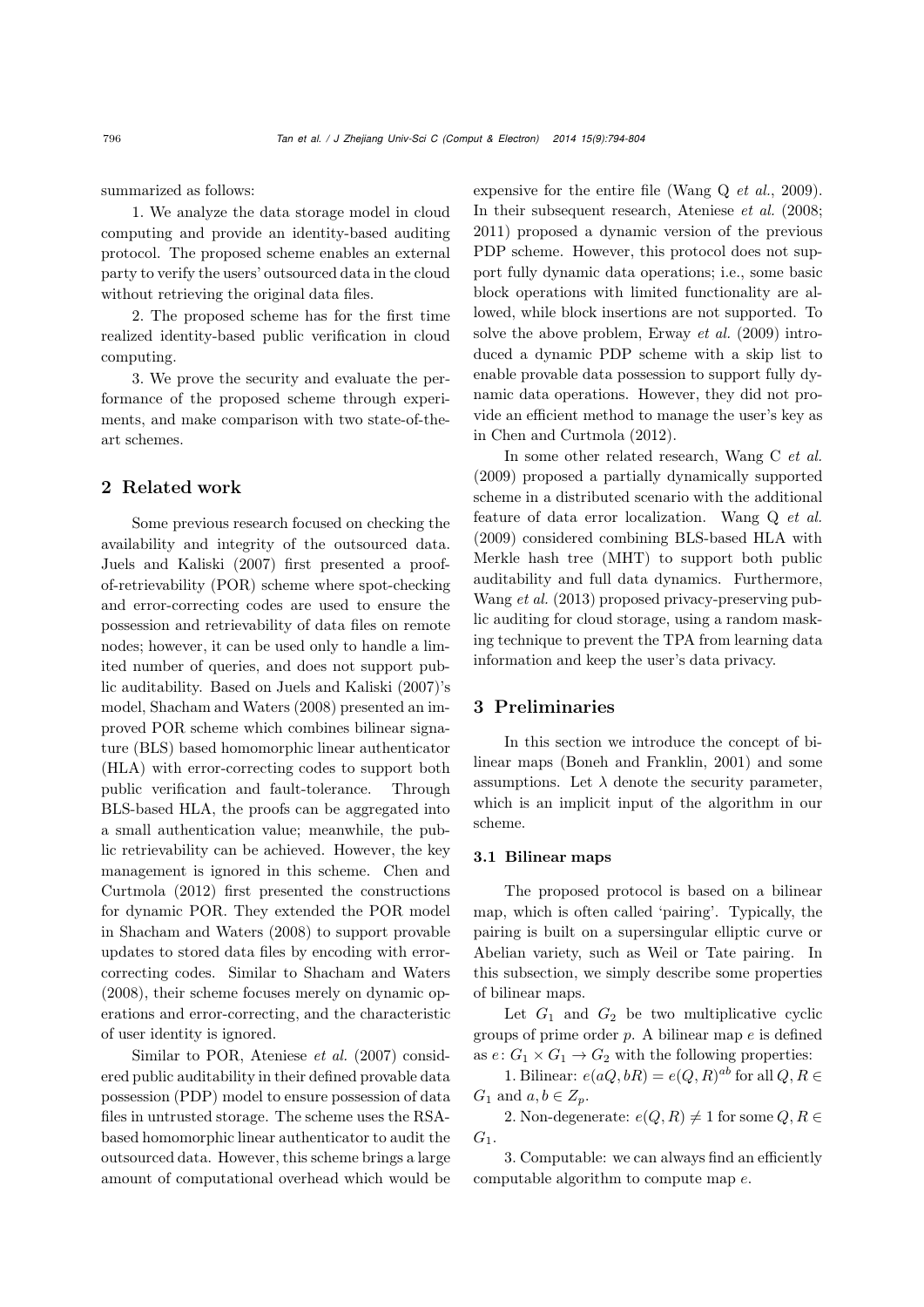Other useful conclusions include:

1. For some  $Q \in G_1, R \in G_2$ , if  $G_1 = G_2$ ,  $e(Q, R) = e(R, Q).$ 

2. For  $a \in Z_p$  and  $Q \in G_1, R \in G_2, e(aQ, R) =$  $e(Q, aR)$ .

## 3.2 Computational assumptions

The security of the proposed scheme is based on the assumed hardness of the computational Diffie-Hellman (CDH) problem in  $G_1$ .

Definition 1 (Computational Diffie-Hellman problem, or CDH problem) Given  $P, aP, bP \in G_1$ and a bilinear map  $e: G_1 \times G_1 \to G_2$ , compute abP.

The CDH assumption holds in  $G_1$ , if no polynomial time algorithm has an advantage of at least  $\epsilon$  in solving the CDH problem in  $G_1$ , which means it is computationally infeasible to solve the CDH problem in  $G_1$ .

Definition 2 (Computational Diffie-Hellman assumption in  $G_1$ , or CDH<sub> $G_1$ </sub> assumption) We say that the  $(t, \epsilon)$ -CDH<sub>*G*1</sub> assumption holds if no *t*-time algorithm A has advantage  $\epsilon$  in solving the CDH<sub>G<sub>1</sub></sub> problem.

# 3.3 Blockless verification

For public verification in cloud storage, the TPA can verify the integrity of the outsourced data on behalf of the users. When taking a third-party authentication in cloud storage, the cloud user cannot reveal his/her data content to the third partner. Thus, the checking scheme should have the following properties:

Let (sk,pk) be the user's private/public key pair. For two blocks  $m_1, m_2 \in Z_p$ , let  $\sigma_1$  and  $\sigma_2$  be the signatures of blocks  $m_1$  and  $m_2$ , respectively.

1. Blockless verification: Given  $\sigma_1$  and  $\sigma_2$ , two random numbers  $\alpha_1, \alpha_2$ , and a linear combination  $m' = \alpha_1 m_1 + \alpha_2 m_2 \in Z_p$ , a verifier can verify the correctness of the linear value  $m'$  without knowing block  $m_1$  or  $m_2$ .

2. Non-malleability: Given  $\sigma_1$  and  $\sigma_2$ , two random numbers  $\alpha_1, \alpha_2$ , and a linear combination  $m' = \alpha_1 m_1 + \alpha_2 m_2 \in Z_p$ , if there is no private key sk, no one can generate a valid signature  $\sigma'$  on block  $m'$  by linearly combining signatures  $\sigma_1$  and  $\sigma_2$ .

Blockless verification allows a verifier to check the integrity of all the data stored in the cloud with a linearly combining value. If the linearly combining value is correct, we can believe that the data stored in the cloud is intact. Non-malleability indicates that any attacker who knows the existing signatures cannot forge a valid signature by a linearly combining technique.

# 4 Problem statement

## 4.1 System model

In this study, the architecture of the cloud data storage model includes four entities (Fig. 1): user (U), cloud service provider (CSP), third-party auditor (TPA), and private key generator (PKG). Users can customize the cloud service, and have a large number of data files stored in the cloud. CSPs provide storage service or computing service for users with a large amount of computing and storage resources. TPA generally has a rich experience and special capabilities that cloud users do not possess, and is able to assess cloud storage service reliability on behalf of the users (Wang Q *et al.*, 2009). Different from Shacham and Waters (2008), Wang Q *et al.* (2009), and Wang *et al.* (2010; 2012), the mechanism proposed in this study contains an additional new role, the PKG server, which generates the cloud users' private/public key pair according to the requests. With the help of PKG, cloud users can effectively manage their keys.



Fig. 1 The architecture of our cloud data storage model

## 4.2 Design goals

In this paper, we present an identity-based auditing scheme, NaEPASC, to ensure the security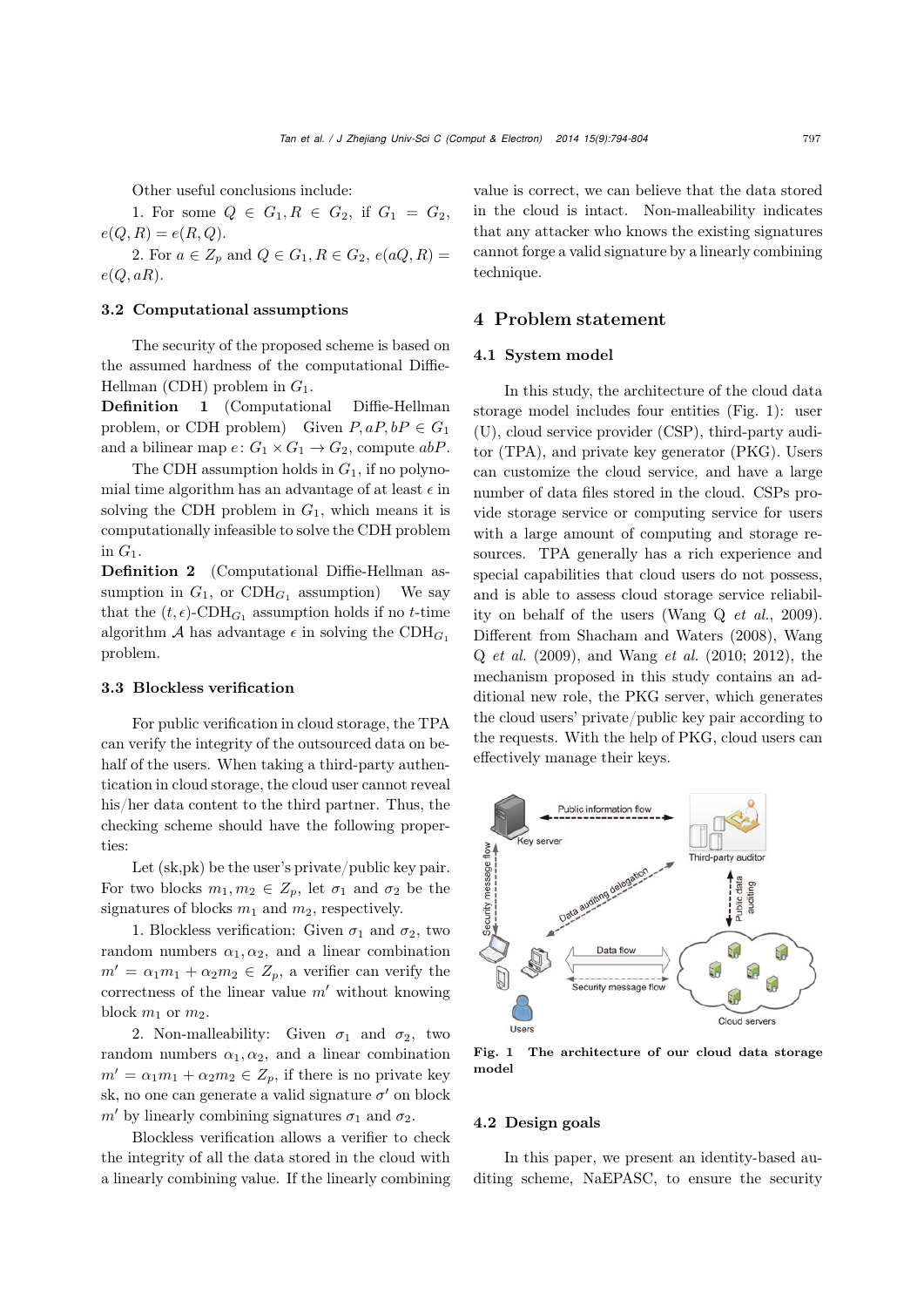and dependability of cloud data storage through the aforementioned adversary model to achieve the following goals:

1. Correctness: ensuring that the users' data is indeed stored appropriately and kept intact all the time in the cloud;

2. Efficiency: verifying the integrity of data without retrieving the entire data from the cloud server;

3. Dependability: improving the data availability against Byzantine failures, malicious data modification, and server colluding attacks;

4. Lightweight: enabling the user and the TPA to perform storage correctness checks with the minimum overhead.

Note that the proposed design does not consider any additional property, such as error-resiliency and privacy protection. Therefore, if the user wants to support error-resiliency, he/she should first redundantly encode the data files before generating the verification metadata and, if the user does want to protect data privacy, he/she should use random masked technology to protect the data during the challenge phase (Wang *et al.*, 2013).

## 5 Constructions

In this study, NaEPASC extends identity-based aggregate signatures (IBAS) to achieve blockless verification. We first make a brief review of IBAS.

#### 5.1 Identity-based aggregate signatures

The IBAS scheme often consists of five algorithms: KeyGen, Extraction, Sign, Aggregate, and Verify (Gentry and Silverberg, 2002; Gentry and Ramzan, 2006). KeyGen is a key generation algorithm which uses the PKG to output a suitable key pair. Extraction generates the user's secret value according to the identity by the PKG. Sign is used to sign messages by the user through the private key. Aggregate is used to aggregate a collection of individual signatures into one signature. In the Verify algorithm, the correctness of a message is checked by the verifier with the public key.

Our identity-based auditing scheme for checking the integrity of the data in the cloud is constructed based on IBAS. The differences between NaEPASC and IBAS are as follows: First, NaEPASC is a blockless verification. Thus, the verifier, e.g., TPA, does

not need to download all the data from the cloud server to check the integrity of the users' data. Second, considering the large size of the outsourced data, NaEPASC usually randomly samples a constant block of the file to check the integrity of the outsourced data. According to Ateniese *et al.* (2011), if 300 blocks are randomly selected, the verifier can detect the misbehavior of the cloud server with probability 95%. Third, NaEPASC verifies the integrity of the outsourced data by periodically challenging the cloud server. In other words, the verification process of NaEPASC does not stop unless the user decides to drop it.

## 5.2 Framework of NaEPASC

NaEPASC is also composed of five algorithms: KeyGen, KeyExt, Sign, GenProof, and VerifyProof. KeyGen and KeyExt algorithms are the same as the KeyGen and Extraction in Gentry and Silverberg (2002) and Gentry and Ramzan (2006). Sign is used by the cloud users to generate the verification metadata. GenProof is used to generate a proof of possession of data by the cloud server. VerifyProof is used to check the proof which is returned from the cloud server by the verifier.

NaEPASC is usually executed in two phases: Setup and Challenge.

1. Setup: The PKG initializes the public and secret parameters of the system by executing Key-Gen. Then, the cloud user with his/her public identity receives the secret key from the PKG, and preprocesses data file  $F$  using Sign to generate the verification metadata. Finally, the cloud user stores data file  $F$  and the verification metadata at the cloud server, and deletes its local copies.

2. Challenge: The TPA first sends an auditing challenge request to the cloud server to make sure that the cloud server has truly stored their data files F at the time of the Challenge. As the cloud server receives the request, it aggregates the proof of the stored data files F by executing GenProof, and returns this proof to the TPA. Lastly, the TPA verifies this proof via running VerifyProof.

In this study, we omit some additional properties on data file  $F$ . If the user wants to have some other properties such as error-resiliency, he/she can use error-correcting codes to pre-process the data file before executing the Sign (Shacham and Waters, 2008).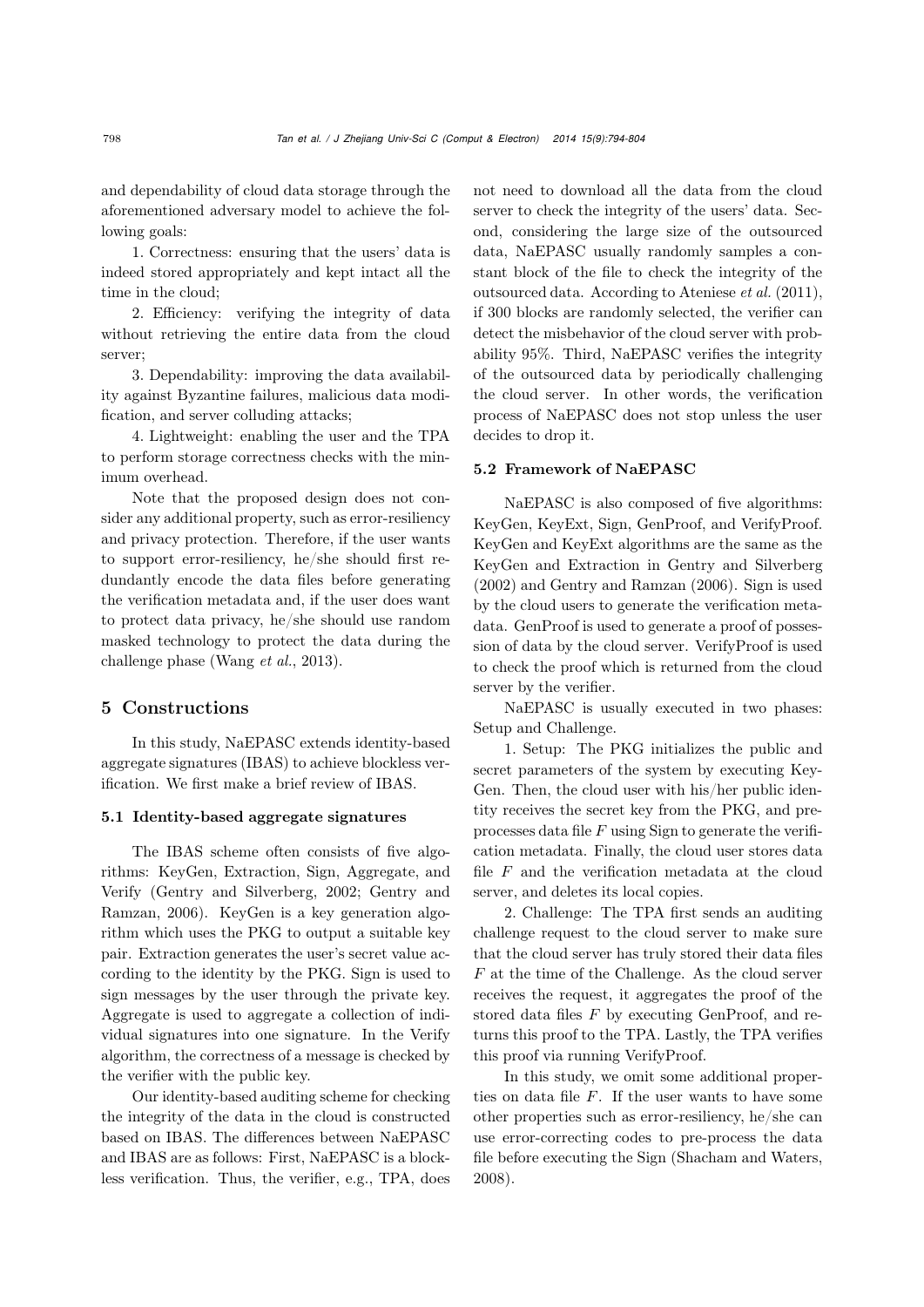#### 5.3 Construction of NaEPASC

In this subsection, the details of NaEPASC are introduced. First, some definitions are presented.  $G_1$  and  $G_2$  refer to cyclic groups of order p, and e is an admissible pairing:  $G_1 \times G_1 \to G_2$ . Obviously, e is a bilinear map. There are three cryptographic hash functions  $H_1, H_2$ :  $\{0,1\}^* \to G_1$  and  $H_3$ :  $\{0,1\}^* \to$  $Z_p$ . The details are given as the following.

## 5.3.1 Setup phase

The PKG runs KeyGen to generate the public and secret parameters. The PKG first chooses an arbitrary generator  $P \in G_1$ , a random  $x \in Z_n$  and sets  $Q \leftarrow xP$ . The PKG's public key is  $(P, Q)$ , and its secret is  $x \in Z_p$ .

The cloud user with identity ID receives the value of  $xP_j$  for  $j \in \{0,1\}$  from the PKG, where  $P_j \leftarrow H_1(\text{ID}, j) \in G_1$ . The secret parameter is  $sk = (xP_i)$ , and the public parameters of NaEPASC are  $pk = (Q, P)$ .

Given a data file  $F$ , the user runs Sign to compute signature  $\{S_i, T_i\}$  for each block  $m_i$  as follows:

1. Choose a random  $r_i \in Z_p$  and compute  $T_i =$  $r_iP$ .

2. Compute two hash values,  $P_w$  and  $c_i$ :  $P_w$  =  $H_2$ (filename)  $\in G_1$ ,  $c_i = H_3$ (ID, filename, id<sub>*i*</sub>)  $\in Z_p$ , where  $id_i$  is the index of block  $m_i$ , and filename is the name of data file F.

3. Compute  $S_i = r_i P_w + c_i x P_0 + m_i x P_1 \in G_1$ .

The set of signatures is denoted by  $\Phi = {\sigma_i}$  $\{S_i, T_i\}, 1 \leq i \leq n$ . Finally, the client sends {filename,  $\Phi$ } to the cloud server and deletes them from its local storage.

## 5.3.2 Challenge phase

For simplicity, we assume that the TPA knows the number of blocks and the file name. Before challenging, the TPA needs to generate a challenge request chal. First, the TPA randomly picks c-element subset  $I = \{s_1, s_2, \dots, s_c\}$  of the set  $\{1, 2, ..., n\}$ as the position of the blocks that will be checked in this auditing process. Second, for each  $i \in I$ , the TPA also chooses a random value  $v_i \in Z_q$ , where  $|q| = |p|/2$ . Then, the TPA sends an auditing message chal =  $\{i, v_i\}_{i \in I}$  to the cloud server.

Upon receiving the challenge chal =  $\{(i, v_i)\}_{i \in I}$ , the cloud server runs GenProof to generate a response proof of data storage correctness. The cloud server first computes the linear combination of sampled blocks specified in chal:  $\mu = \sum_{i \in I} v_i m_i \in Z_p$ . Then it calculates two aggregated authenticators  $S_n = \sum_{i \in I} v_i S_i \in G_1$  and  $T_n = \sum_{i \in I} v_i T_i \in G_1$ . Finally, it sends  $\{\mu, S_n, T_n\}$  as the response proof of storage correctness to the TPA.

With the response from the cloud server, the TPA runs VerifyProof to verify the response by checking the verification equation:

$$
e(S_n, P) = e(T_n, P_w)e\left(\sum_{s_1}^{s_n} c_i v_i P_0 + \mu P_1, Q\right), \tag{1}
$$

where  $P_j = H_1(ID, j)$ ,  $P_w = H_2(filename)$ ,  $c_i =$  $H_3$ (ID, filename, id<sub>*i*</sub>).

# 6 Security analysis

In this section, we discuss the security characteristics of NaEPASC, including its correctness and unforgeability.

**Theorem 1** Given a data file F and its block signatures, the TPA is able to correctly check the integrity of F through NaEPASC.

**Proof** To prove the correctness of NaEPASC, we need only to prove Eq. (1) is true. According to the properties of bilinear maps, the right-hand side of Eq. (1) can be expanded as follows:

Right = 
$$
e(T_n, P_w)e\left(\sum_{s_1}^{s_n} c_i v_i P_0 + \mu P_1, Q\right)
$$
  
\n=  $e\left(\sum_{s_1}^{s_n} r_i v_i P, P_w\right) e\left(\sum_{s_1}^{s_c} c_i v_i P_0 + \sum_{s_1}^{s_c} v_i m_i P_1, Q\right)$   
\n=  $e\left(P, \sum_{s_1}^{s_n} r_i v_i P_w\right) e\left(x \sum_{s_1}^{s_c} v_i (c_i P_0 + m_i P_1), P\right)$   
\n=  $e\left(\sum_{s_1}^{s_n} v_i (r_i P_w + c_i x P_0 + x m_i P_1), P\right)$   
\n=  $e\left(\sum_{s_1}^{s_n} v_i S_i, P\right) = e(S_n, P) = \text{Left.}$ 

Obviously, our NaEPASC is able to correctly check the integrity of data F.

The following theorem shows that the attacker can never give a forged response back to the verifier. In other words, the verification algorithm Verify will omit 'false' except when the prover's proof  $\{S_n, T_n, \mu\}$  is correctly computed.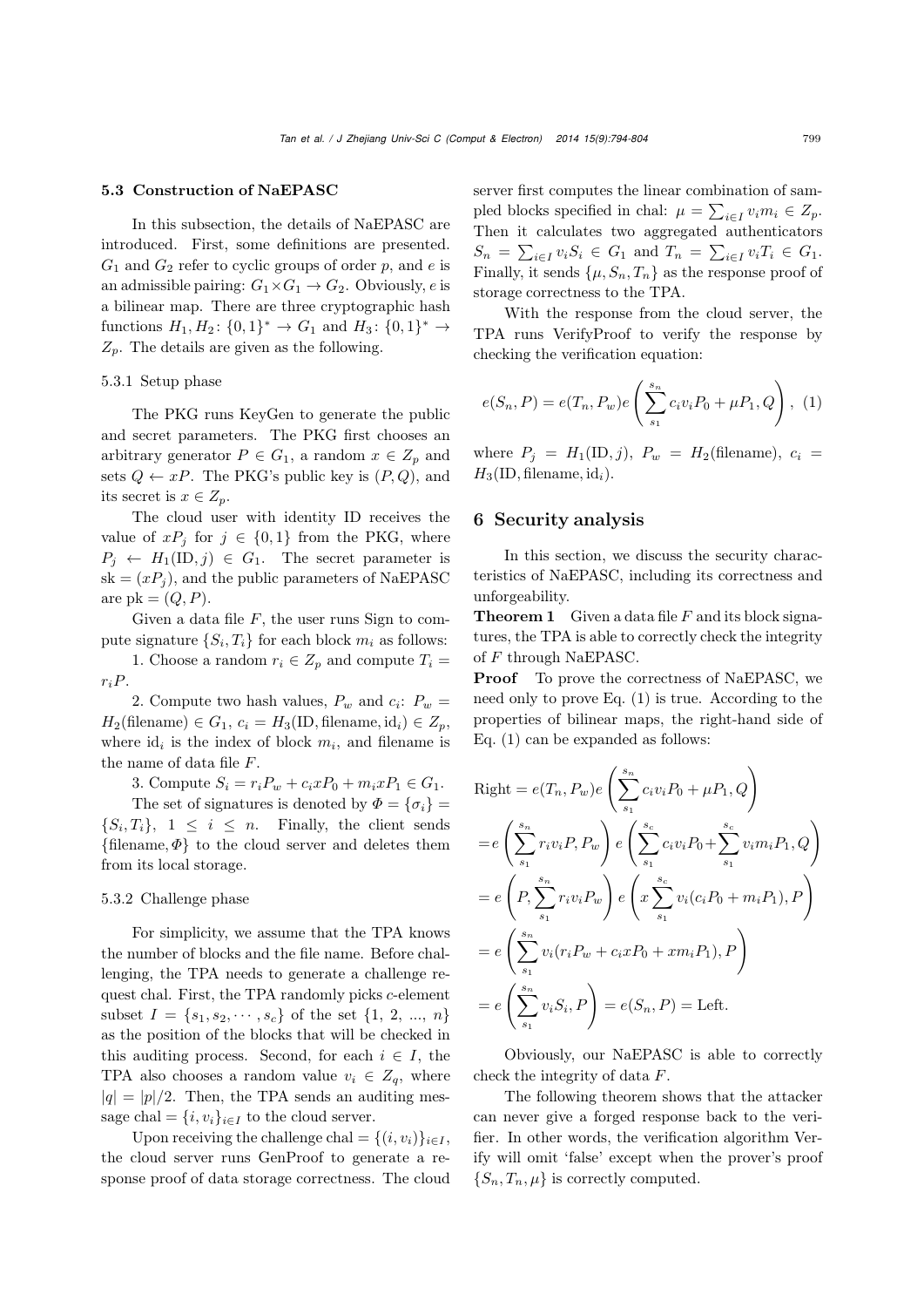Theorem 2 If the signature scheme is existentially unforgeable, and the CDH problem is difficult in bilinear groups, no adversary can break NaEPASC, except by responding with the correct values  $\{S_n, T_n, \mu\}.$ 

**Proof** The proof process has some similarities to the IBAS (Gentry and Ramzan, 2006). We show how to construct a  $t'$ -time algorithm  $\beta$  to solve CDH in  $G_1$  with a probability of at least  $\varepsilon'$ . This contradicts the fact that  $G_1$  is a  $(t', \varepsilon')$ -CDH group.

Given  $X = xP$ ,  $P$ , and  $P'$ , the goal of  $\beta$  is to output  $xP'$ . Assume that algorithm  $\mathcal{A}(t, q_{H_1}, q_{H_2}, q_{H_3}, q_E, q_S, \epsilon)$  breaks our checking scheme.  $\beta$  arbitrarily interacts with algorithm  $\mathcal A$ as follows:

Setup: Algorithm  $\beta$  initializes  $\mathcal A$  with  $Q = X$ as a system overall public key.

Hash queries: A makes an  $H_1$ -query,  $H_2$ -query, or  $H_3$ -query at any time.

Queries on oracle  $H_1$ : To respond to query on  $H_1$  oracle,  $\beta$  maintains a list  $L_1$  of tuples  $\langle \text{ID}, c_1, b_0, b'_0, b_1, b'_1 \rangle$  as explained below:

1. If ID is in a previous  $H_1$ -query,  $\beta$  recovers  $(b_0, b'_0, b_1, b'_1)$  from its  $L_1$ .

2. Otherwise, B generates a random  $c_1 \in \{0, 1\}$ , so that  $Pr[c_1 = 0] = 1/(q_E + 1)$ . If  $c_1 = 0$  holds,  $\beta$ generates random  $b_0, b_1 \in Z_p$ , and sets  $b'_0 = b'_1 = 0$ ; else, it generates random  $b_0, b'_0, b_1, b'_1 \in Z_p$ . B logs  $\langle \text{ID}, c_1, b_0, b'_0, b_1, b'_1 \rangle$  in its  $L_1$ .

3. B responds with  $H_1(\text{ID}, j) = P_j = b_j P + b'_j P'$ for  $j \in \{0, 1\}$ .

Queries on oracle  $H_2$ : To respond to query on  $H_2$  oracle,  $\beta$  also maintains a list  $L_2$  of tuples  $\langle$ filename,  $c_2$ ,  $\eta$  related to its previous oracle query responses for consistency. B responds to  $A$ 's  $H_2$ query as follows:

1. If the query filename already appears on the  $H_2$ -query, algorithm  $\beta$  recovers  $\eta$  from its  $L_2$ .

2. Otherwise, B generates a random  $c_2 \in \{0, 1\}$ so that  $Pr[c_2 = 0] = 1/2$ , which will be determined later.

3. B generates a random  $\eta \in Z_p$ , and adds the tuple (filename,  $c_2$ ,  $\eta$ ) to the  $L_2$ . If  $c_2 = 0$ , algorithm B responds with  $H(\text{filename}) = P_w = \eta P'$ ; otherwise, it responds with  $H(\text{filename}) = P_w = \eta P$ .

Queries on oracle  $H_3$ : For  $A$ 's  $H_3$ -query,  $\beta$ maintains a list  $L_3$  of tuples  $\langle \text{ID}, \text{filename}, \text{id}_i, v_i \rangle$ . When a tuple  $\langle$ ID, filename, id<sub>*i*</sub> $\rangle$  is submitted to the  $H_3$  oracle, algorithm  $\beta$  responds as follows:

1. If the query tuple already appears on list  $L_3$ in some tuple  $\langle$ ID, filename, id<sub>*i*</sub>,  $v_i$ </sub>,  $\beta$  responds with  $H_3(\text{ID}, \text{filename}, \text{id}_i) = v_i \in Z_n.$ 

2. Otherwise,  $\beta$  runs an  $H_1$ -query on  $\langle \text{ID} \rangle$  to recover  $b'_0$  and  $b'_1$  from its  $L_1$ . B generates a random  $c_3 \in \{0, 1\}$  so that  $Pr[c_3 = 0] = 1/p$ .

(1) If  $c_1 = 1, c_2 = 1$ , and  $c_3 = 0$ ,  $\beta$  sets  $v_i =$  $-m_i b'_1/b'_0.$ 

(2) If  $c_1 = 0, c_2 = 0$ , or  $p_3 = 1, B$  generates a random υ*i*.

(3) B logs  $\langle \text{ID}, \text{id}_i, \text{filename}, c_3, v_i \rangle$  in its  $L_3$ .

3. B responds with  $H_3(\text{ID}, \text{id}_i, w) = v_i$ .

Extraction queries: When A requests the private key associated with the identity ID,  $\beta$  recovers the corresponding tuple  $\langle \text{ID}, c_1, b_0, 0, b_1, 0 \rangle$  from  $L_1$ . If  $c_1 = 0$ , the values  $(b_0Q, b_1Q)$  are then returned to  $A$  as a private key associated to ID. Otherwise, it outputs 'failure' and halts.

Signature queries: When  $A$  queries a signature on the designed block  $\langle m_i, \text{filename}, \text{ID} \rangle$ ,  $\beta$  first checks whether  $A$  has previously requested this query or not. If not,  $\beta$  then generates the signature of block i without private key  $xP_j$ , which proceeds as follows:

1. If  $c_1 = c_2 = c_3 = 1, B$  aborts.

2. If  $c_1 = 0$ ,  $\beta$  generates random  $r_i \in Z_p$  and outputs signature  $\{S'_i, T'_i\}$ , where  $S'_i = v_i x P_0 +$  $m_i x P_1 + r_i P_w = v_i b_0 Q + m_i b_1 Q + r P_w$ , and  $T'_i = r_i P$ .

3. If  $c_1 = 1$  and  $c_2 = 0$ ,  $\beta$  generates random  $r_i \in Z_p$  and outputs signature  $\{S'_i, T'_i\}$ , where

$$
S'_{i} = v_{i}xP_{0} + m_{i}sP_{1}
$$
  
+  $[r_{i} - (c_{i}b'_{0} + m_{i}b'_{1})x\eta^{-1}]P_{w}$   
=  $v_{i}x(b_{0}P + b'_{0}P') + m_{i}x(b_{1}P + b'_{1}P')$   
+  $[r_{i} - (c_{i}b'_{0} + m_{i}b'_{1})x\eta^{-1}]\eta P'$   
=  $v_{i}b_{0}Q + m_{i}b_{1}Q + (c_{i}b'_{0} + m_{i}b'_{1})xP' + r\eta P'$   
-  $(v_{i}b'_{0} + m_{i}b'_{1})xP'$   
=  $v_{i}b_{0}Q + m_{i}b_{1}Q + r\eta P',$   
 $T'_{i} = [r_{i} - (v_{i}b'_{0} + m_{i}b'_{1})x\eta^{-1}]P$   
=  $r_{i}P - (v_{i}b'_{0} + m_{i}b'_{1})\eta Q.$ 

4. If  $c_1 = c_2 = 1$  and  $c_3 = 0$ ,  $\beta$  generates random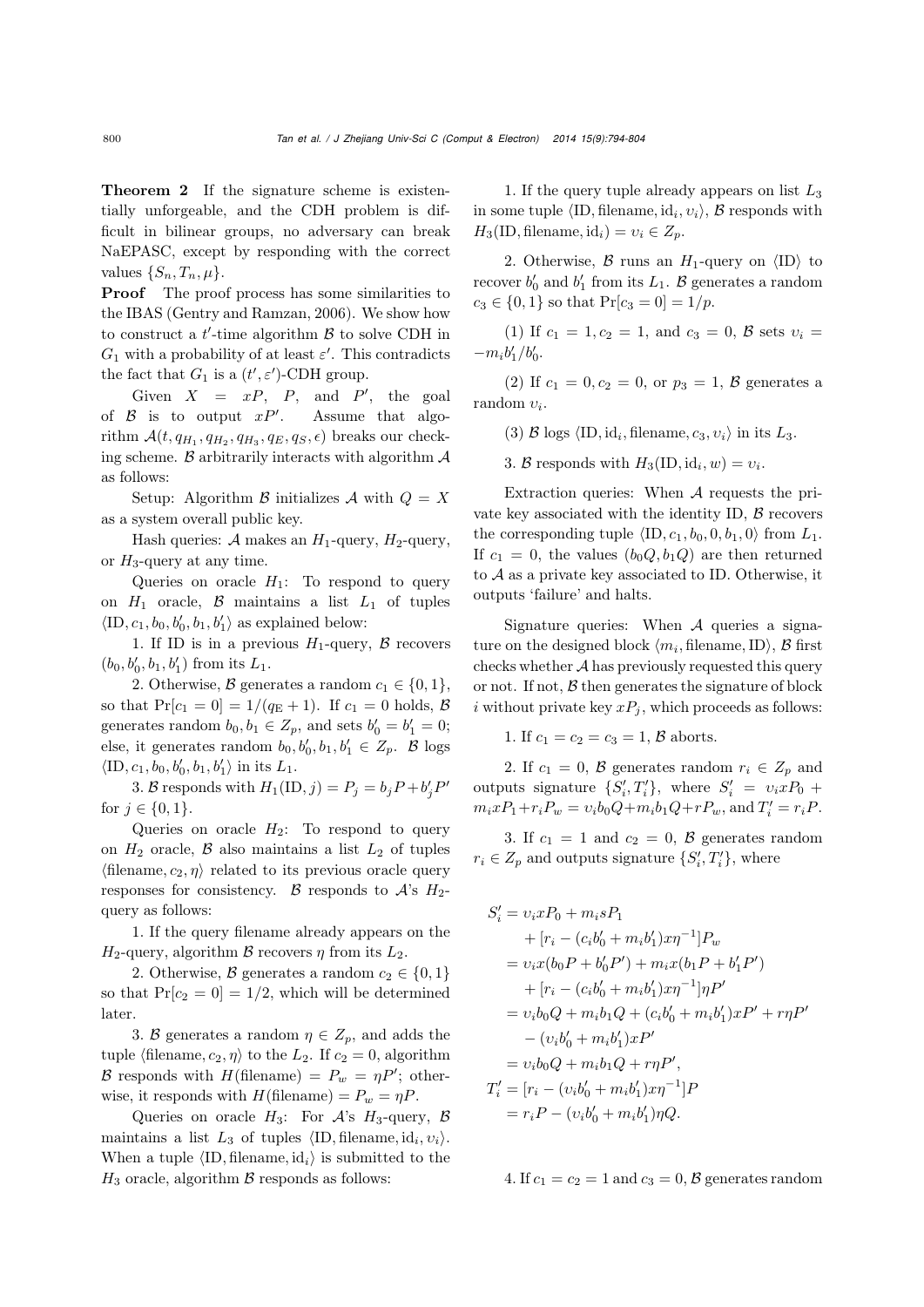$r_i \in Z_p$  and outputs signature  $\{S'_i, T'_i\}$ , where

$$
S'_{i} = v_{i}xP_{0} + m_{i}sP_{1} + r_{i}P_{w} \t (v_{i} = -m_{i}b'_{1}/b'_{0})
$$
  
=  $-m_{i}b'_{1}/b'_{0}x(b_{0}P + b'_{0}P') + m_{i}x(b_{1}P + b'_{1}P')$   
+  $r_{i}\eta P$   
=  $-m_{i}b'_{1}/b'_{0}b_{0}Q + m_{i}b_{1}Q + r_{i}\eta P$   
=  $v_{i}b_{0}Q + m_{i}b_{1}Q + r_{i}\eta P$ ,  
 $T'_{i} = r_{i}\eta P$ .

Output: Finally, A halts and at least one of the following cases exists:

1. A concedes failure, so does B.

2. *A* outputs a forgery response  $\{\mu', S'_n, T'_n\}.$ 

If  $c_1 = c_2 = c_3 = 1$ ,  $\beta$  declares failure and halts. Otherwise, it can solve its instance of  $CDH<sub>G1</sub>$ . The forgery proof  $\{\mu', S_n', T_n'\}$  must satisfy the following verification equation:

$$
e(S'_n, P) = e(T'_n, P_w)e\left(\sum_{s_1}^{s_n} c_i v_i P_0 + \mu' P_1, Q\right).
$$
\n(2)

Additionally,  $\beta$  would have obtained the right proof  $\{\mu, S_n, T_n\}$  from an honest prover. By the correctness of the scheme, we know that the expected response satisfies

$$
e(S_n, P) = e(T_n, P_w)e\left(\sum_{s_1}^{s_n} c_i v_i P_0 + \mu P_1, Q\right).
$$
 (3)

Note that if  $\mu' = \mu$ , we can obtain

$$
e(S'_n - S_n, P) = e(T'_n - T_n, P_w) = e(\eta(T'_n - T_n), P).
$$
\n(4)

Obviously, from this equation we cannot compute the value of  $xP'$ , which contradicts the above assumption. We define  $\Delta \mu = \mu - \mu'$ ,  $\Delta S_n = S_n - S'_n$ , and  $\Delta T_n = T_n - T'_n$ . Now, dividing Eq. (2) by Eq.  $(3)$ , we obtain

$$
e(\Delta S_n, P) = e(\Delta T_n, P_w)e\left(\sum_{s_1}^{s_n} c_i v_i P_0 + \Delta \mu P_1, Q\right)
$$

$$
\Rightarrow e(\Delta S_n, P) = e(\Delta T_n, P_w)e\left(\sum_{s_1}^{s_n} c_i v_i (b_0 P + b'_0 P')\right)
$$

$$
+ \Delta \mu (b_1 P + b'_1 P'), Q
$$

$$
\Rightarrow e(\Delta S_n, P) = e(\eta \Delta T_n, P)e\left(\sum_{s_1}^{s_n} c_i v_i (b_0 P + b'_0 P')\right)
$$

$$
+ \Delta \mu (b_1 P + b'_1 P'), Q
$$

$$
\Rightarrow e(\Delta S_n, P) = e(\eta \Delta T_n, P)e\left(\left(\sum_{s_1}^{s_n} c_i v_i b_0 + b_1 \Delta \mu\right) P + \left(\sum_{s_1}^{s_n} c_i v_i b'_0 + b'_1 \Delta \mu\right) P', Q\right)
$$

$$
\Rightarrow e(S_n - S'_n, P) = e(\eta \Delta T_n, P)e\left(\left(\sum_{s_1}^{s_n} c_i v_i b_0
$$

$$
+ b_1 \Delta \mu\right) x P + \left(\sum_{s_1}^{s_n} c_i v_i b'_0 + b'_1 \Delta \mu\right) x P', P\right)
$$

$$
\Rightarrow S_n - S'_n = \eta \Delta T_n + \left(\sum_{s_1}^{s_n} c_i v_i b_0 + b_1 \Delta \mu\right) Q
$$

$$
+ \left(\sum_{s_1}^{s_n} c_i v_i b'_0 + b'_1 \Delta \mu\right) x P'
$$

$$
\Rightarrow x P' = \frac{\Delta S_n - \eta \Delta T_n - (\sum_{s_1}^{s_n} c_i v_i b_0 + b_1 \Delta \mu) Q}{\sum_{s_1}^{s_n} c_i v_i b'_0 + b'_1 \Delta \mu}.
$$

So, we find a way to solve the problem of CDH.

# 7 Performance

In this section, the performance of the proposed identity-based public auditing scheme, NaEPASC, is discussed. Suppose there are  $c$  random blocks specified in the challenge request during the Challenge phase. We give the cost of basic cryptographic operations in Table 1. In the following discussion, we will omit the operation in  $Z_p$ , such as addition, multiplication, and hash operation, because they are much easier to compute than those basic cryptographic operations in  $G_1$ . In this setting environment, we can quantify the cost of server computation, auditor computation, and communication overhead in our NaEPASC. To make comparison with existing research, we have implemented the other two schemes, privacy-preserving public auditing (Wang *et al.*, 2013) and compact POR (Shacham and Waters, 2008; 2013). The security level of these experiments is set to be 80 bits, which means  $|v_i| = 80$  and  $|p| = 160.$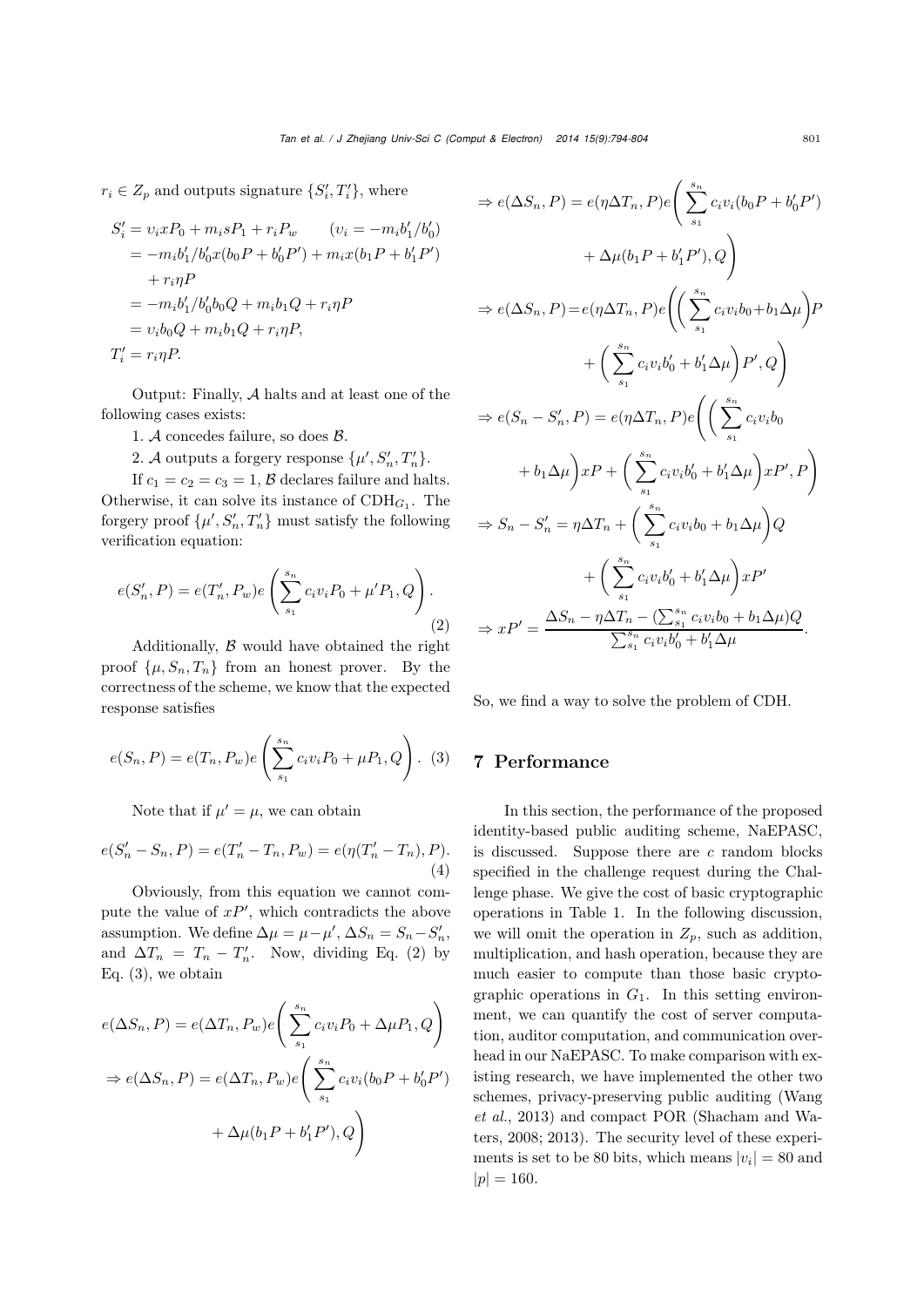Table 1 Notations of cryptographic operations*∗*

| Notation                                              | Description                                       |  |  |  |
|-------------------------------------------------------|---------------------------------------------------|--|--|--|
| $\text{Hash}_{G_1}^t$                                 | Hash t values into group $G_1$                    |  |  |  |
| $\text{Add}_{G_1}^t$ , $\text{Mult}_{G_1}^t$          | $t$ additions/multiplications<br>in               |  |  |  |
|                                                       | group $G_1$                                       |  |  |  |
| $\mathrm{Mult}_{G_1}^t(l), \ \mathrm{Exp}_{G_1}^t(l)$ | $t$ multiplications/exponentiations               |  |  |  |
|                                                       | $a_i P / P^{a_i}$ , for $P \in G_1$ , $ a_i  = l$ |  |  |  |
| $m$ -AddMult $_{G_1}^t(l)$ ,                          | $t$ m-term multiplications/                       |  |  |  |
| $m\text{-MultExp}^t_{G_1}(l)$                         | exponentiations                                   |  |  |  |
|                                                       | $\sum_{i=1}^m a_i P / \prod_{i=1}^m P^{a_i}$      |  |  |  |
| $\text{Pair}_{G_1, G_1}^t$                            | t pairings $e(U_i, P_i)$ , where $U_i, P_i$       |  |  |  |
|                                                       | $\in G_1$                                         |  |  |  |

∗ Different cryptographic operations in each item of this table have the same computation cost

## 7.1 Computation cost

We first analyze the cost of server computation. On the cloud server side, the response generated includes a pair of aggregated signatures  ${S_n, T_n}$  and a linear combination of sampled blocks  $\mu = \sum_{i \in I} v_i m_i$ . The whole computation cost is about  $c$ -AddMult<sup>2</sup><sub>*G*<sub>1</sub></sub>(|v<sub>*i*</sub>|)+ Add<sup>*c*<sub>*Z*</sub><sup>*p*</sup> + Mult<sup>*c*</sup><sub>*Z*<sub>*p*</sub></sub>. Ta-</sup> ble 2 shows the overall computation cost of these three schemes. The extra cost of NaEPASC on the server side is about  $c$ -Mult $Exp_{G_1}^1(|v_i|)$  against the total server computation compared to the other two schemes.

Similarly, on the auditor side, the receiving response is  $\{S_n, T_n, \mu\}$ , and the corresponding computation cost for verifying a proof is about  $\text{Pair}_{G_1,G_1}^3 +$  $2\text{Mult}_{G_1} + \text{Mult}_{G_2} + \text{Mult}_{Z_p}^c + \text{Add}_{Z_p}^{c-1} + \text{Hash}_{G_1}^3 +$  $\text{Hash}_{Z_p}^c$ . Considering the relatively expensive c- $\text{MultExp}^t_{G_1}(|v_i|)$  operation, our scheme has better performance than the other two.

# 7.2 Communication overhead

The communication cost of NaEPASC comprises mainly two parts: auditing request and auditing proof. The TPA first sends auditing message  $\{i, v_i\}_{i \in Q}$  to the cloud, and the corresponding communication overhead is about  $c(|n|+|p|/2)$  bits. After receiving the auditing request, the cloud computes a proof  $\{\mu, S_n, T_n\}$  of the designed files according to Eq. (1), and the corresponding communication overhead is about  $3|p|$ .

## 7.3 Experimental results

We run our experiment on a PC with an Intel Core 2 processor running at 2.4 GHz, 2 GB RAM, and a 5400 RPM Western Digital 320 GB serial ATA drive with an 8 MB buffer. Our source code uses the pairing-based cryptography (PBC) library of version 0.4.18. The elliptic curve used in the experiment is an MNT curve, with a base field size of 159 bits and an embedding degree of 6. All the results are the average of 100 trials. In our experiment, the size of the simulation data sets is about 1 GB. According to Ateniese *et al.* (2007), we know that if 1% of all the blocks are corrupted, by randomly selecting 460 blocks, the probability that the TPA successfully detects this misbehavior is greater than 99%. If 300 blocks are selected randomly, the probability is greater than 95%.

Table 3 shows the auditing time of NaEPASC and the other two schemes (Shacham and Waters, 2013; Wang *et al.*, 2013). Due to the shorter operation (i.e.,  $c$ -Mult $Exp_{G_1}^t(|v_i|)$ ), the auditing of NaEPASC is about 45 times faster than that of the other two schemes in terms of TPA computation time. However, NaEPASC has a larger computation cost on the server side as one more aggregated value needs to be computed. Additionally, if someone wants to obtain higher assurance through increasing the number of sampled blocks, the auditing time of these three mechanisms grows. The increase of the computation time in NaEPASC, however, is much less rapid than that in the other two schemes on the TPA side. Increasing the value of  $c$  from 300 to 460, TPA's verification time increases by more than 300 ms for the other two schemes; in contrast, NaEPASC needs only 0.4 ms more. Thus, when the cloud user wants to obtain a higher detection probability, this property of NaEPASC will greatly reduce the burden of the TPA. Finally, the evaluation results show that the communication cost of NaEPASC is almost the same as that of the other two schemes, although NaEPASC supports the additional identity-based guarantee.

# 8 Conclusions

In this paper, the first identity-based auditing scheme (NaEPASC) is proposed to check the integrity of the data stored in the cloud. NaEPASC adopts an identity-based aggregate signature, to construct real-time and homomorphic verifiable tags, and the TPA is able to audit the correctness on behalf of the users. The proposed scheme not only eliminates the burden on cloud users of tedious and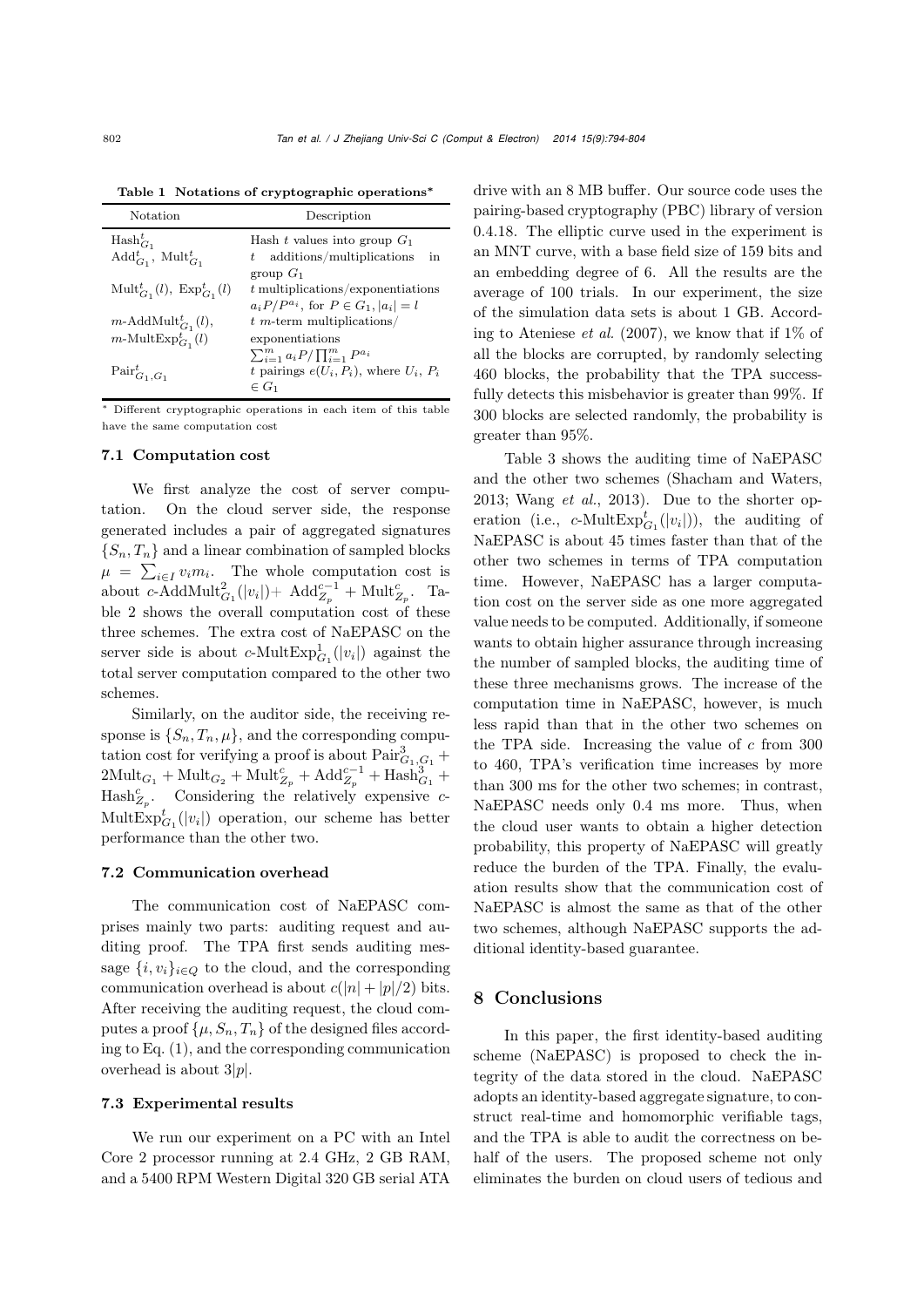Table 2 Comparison of computation cost and communication overhead between different data integrity checking schemes

| Method                             | Server computation cost                                                                                                                           | TPA computation cost                                                                                                                                                               | Communication<br>overhead |
|------------------------------------|---------------------------------------------------------------------------------------------------------------------------------------------------|------------------------------------------------------------------------------------------------------------------------------------------------------------------------------------|---------------------------|
| Wang $et$ al. $(2013)$             | c-Mult $\mathrm{Exp}^1_{G_1}( v_i ) + \mathrm{Exp}^1_{G_1}( p )$<br>$+\text{Hash}_{Z_p}^1 + \text{Add}_{Z_p}^c + \text{Mult}_{Z_p}^{\tilde{c}+1}$ | $\text{Pair}_{G_1, G_2}^2 + \text{Exp}_{G_1}^3( p ) + \text{Mult}_{G_T}^1 + \text{Mult}_{G_1}^1$<br>$+\text{Hash}_{G_1}^c + \text{Hash}_{Z_p}^1 + c\text{-MultExp}_{G_1}^1( v_i )$ | $c n  + (c/2 + 7) p $     |
| Shacham and Waters<br>(2008; 2013) | $c\text{-MultExp}^1_{G_1}( v_i ) + \text{Add}_{Z_n}^{c-1}$<br>$+\mathrm{Mult}_{Z_n}^c$                                                            | $\text{Pair}_{G_1, G_2}^2 + \text{Exp}_{G_1}^1( p ) + \text{Mult}_{G_1}^1 + \text{Hash}_{G_1}^c$<br>$+ c$ -Mult $\mathrm{Exp}^1_{G_1}( v_i )$                                      | $c n  + (c/2 + 2) p $     |
| <b>NaEPASC</b>                     | $c\text{-AddMult}_{G_1}^2( v_i ) + \text{Add}_{Z_n}^{c-1}$<br>$+\mathrm{Mult}_{Z_n}^c$                                                            | $\text{Pair}^{3}_{G_1, G_1} + \text{Mult}^{2}_{G_1} + \text{Mult}^{1}_{G_2} + \text{Mult}^{c}_{Z_p}$<br>$+\mathrm{Add}_{Z_p}^{c-1}+\mathrm{Hash}_{G_1}^3+\mathrm{Hash}_{Z_p}^c$    | $c n  + (c/2 + 3) p $     |

Table 3 Performances under different numbers of sampled blocks *c* for high assurance checking schemes

| Method                          | TPA computation time |           | Server computation time |           | Communication |           |
|---------------------------------|----------------------|-----------|-------------------------|-----------|---------------|-----------|
|                                 | $\rm (ms)$           |           | $\rm (ms)$              |           | overhead (KB) |           |
|                                 | $c = 300$            | $c = 460$ | $c = 300$               | $c = 460$ | $c = 300$     | $c = 460$ |
| Wang <i>et al.</i> $(2013)$     | 636.0                | 963.9     | 619.4                   | 947.5     | 4.24          | 6.43      |
| Shacham and Waters (2008; 2013) | 627.9                | 955.7     | 615.3                   | 943.4     | 4.14          | 6.33      |
| NaEPASC                         | 14.3                 | 14.6      | 1230.7                  | 1886.1    | 4.16          | 6.34      |

possibly expensive auditing tasks, but also alleviates the users' fear of losing their keys. Experiment results show that the proposed scheme is efficient and secure in checking the integrity of the data stored in the cloud.

## References

- Ateniese, G., Burns, R., Curtmola, R., *et al.*, 2007. Provable data possession at untrusted stores. Proc. 14th ACM Conf. on Computer and Communications Security, p.598-609. [doi:10.1145/1315245.1315318]
- Ateniese, G., di Pietro, R., Mancini, L.V., *et al.*, 2008. Scalable and efficient provable data possession. Proc. 4th Int. Conf. on Security and Privacy in Communication Networks, Article 9. [doi:10.1145/1460877.1460889]
- Ateniese, G., Burns, R., Curtmola, R., *et al.*, 2011. Remote data checking using provable data possession. *ACM Trans. Inform. Syst. Secur.*, <sup>14</sup>(1):1-12. [doi:10.1145/ 1952982.1952994]
- Boneh, D., Boyen, X., 2004. Efficient selective-ID secure identity-based encryption without random oracles. Advances in Cryptology-EUROCRYPT, p.223-238.
- Boneh, D., Franklin, M., 2001. Identity-based encryption from the weil pairing. Advances in Cryptology-CRYPTO, p.213-229.
- Boneh, D., Boyen, X., Goh, E.J., 2005. Hierarchical identity based encryption with constant size ciphertext. Advances in Cryptology-EUROCRYPT, p.440- 456. [doi:10.1007/11426639\_26]
- Chen, B., Curtmola, R., 2012. Robust dynamic provable data possession. 32nd Int. Conf. on Distributed Computing Systems Workshops, p.515-525. [doi:10. 1109/ICD-CSW.2012.57]
- Erway, C., Kupcu, A., Papamanthou, C., *et al.*, 2009. Dynamic provable data possession. Proc. 16th ACM Conf. on Computer and Communications Security, p.213-222. [doi:10.1145/1653662.1653688]
- Gartner, 2010. Gartner Identifies the Top 10 Strategic Technologies for 2011. Available from http://www.gartner. com/newsroom/id/1454221
- Gentry, C., Ramzan, Z., 2006. Identity-based aggregate signatures. Public Key Cryptography, p.257-273.
- Gentry, C., Silverberg, A., 2002. Hierarchical ID-based cryptography. Advances in Cryptology-CRYPTO, p.548- 566.
- Hao, Z., Zhong, S., Yu, N.H., 2011. A privacy-preserving remote data integrity checking protocol with data dynamics and public verifiability. *IEEE Trans. Knowl. Data Eng.*, <sup>23</sup>(9):1432-1437. [doi:10.1109/TKDE.2011.62]
- Hashizume, K., Rosado, D.G., Fernandez-Medina, E., *et al.*, 2013. An analysis of security issues for cloud computing. *J. Internet Serv. Appl.*, <sup>4</sup>:5. [doi:10.1186/1869-0238-4- 5]
- Hochmuth, P., Richmond, C., Hudson, S., *et al.*, 2013. 2013 U.S. Cloud Security Survey. 242836, International Data Corporation (IDC), USA. Available from http://www.idc.com/getdoc.jsp? con $tainerId=242836.$
- Juels, A., Kaliski, B.S.Jr., 2007. Pors: proofs of retrievability for large files. Proc. 14th ACM Conf. on Computer and Communications Security, p.584-597. [doi:10. 1145/1315245.1315317]
- Khan, A., Kiah, M.L.M., Khan, S.U., *et al.*, 2013a. A study of incremental cryptography for security schemes in mobile cloud computing environments. IEEE Symp. on Wireless Technology and Applications, p.62- 67. [doi:10.1109/ISWTA.2013.6688818]
- Khan, A., Othman, M., Madani, S.A., *et al.*, 2013b. A survey of mobile cloud computing application models. *IEEE Commun. Surv. Tutor.*, <sup>16</sup>(1):393-413. [doi:10.1109/SURV.2013.062613.00160]
- Lokantas, F., Salonu, H.S., 2013. IDC's Cloud Computing and Datacenter Roadshow 2013. Available from http://idc-cema.com/eng/events/50527-idc-scloud-computing-and-datacenter-roadshow-2013.